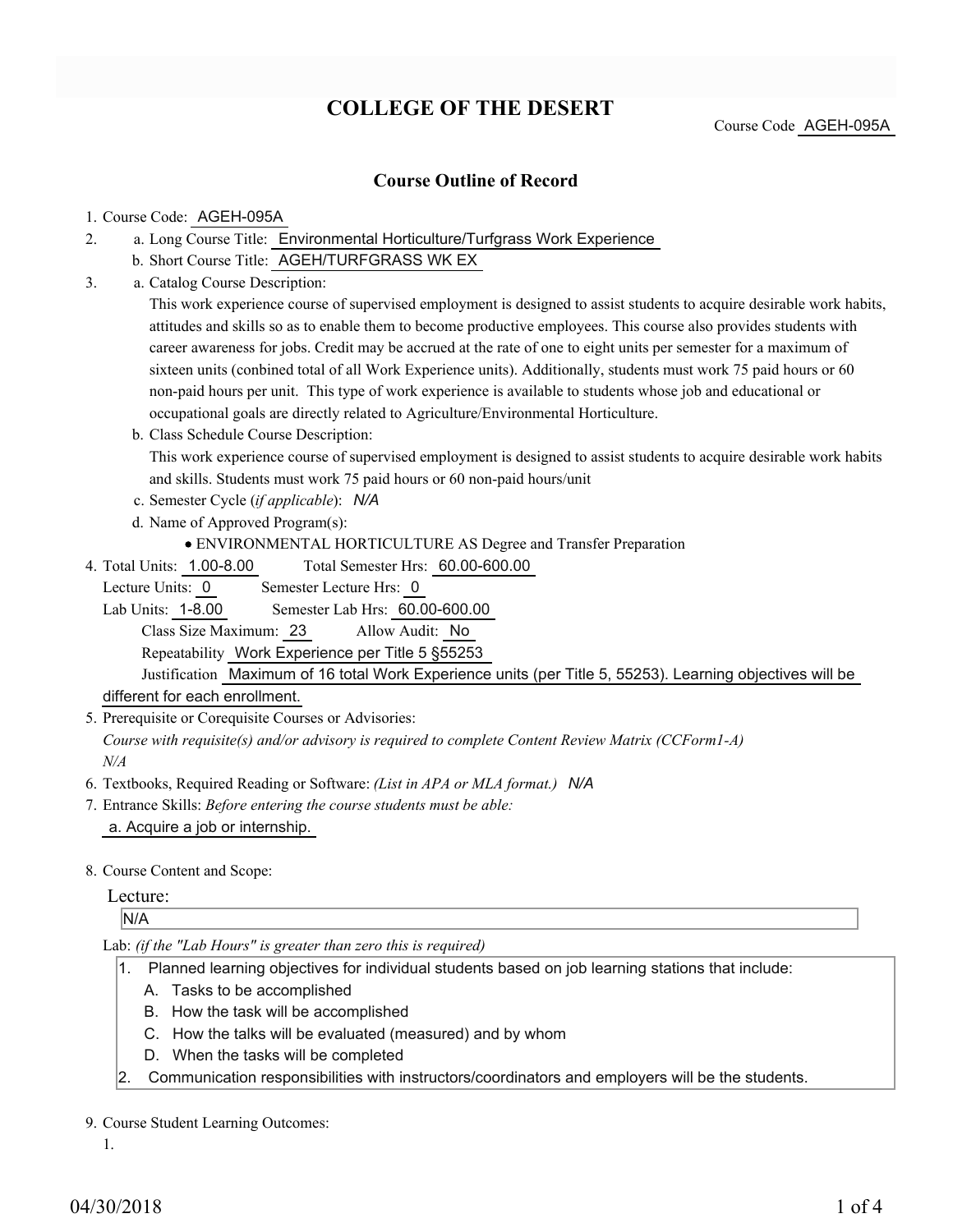AGEH 095A-Environmental Horticulture/Turfgrass Work Experience

Given the task of writing three learning objectives based on work related duties, demonstrate competent and appropriate completion of each objective which increases performance, improves efficiency and enhances skills in the workplace.

2.

Given normal tasks based on actual working conditions, demonstrate competent and appropriate employment soft skills.

- 10. Course Objectives: Upon completion of this course, students will be able to:
	- a. Demonstrate employment skills under actual working conditions.
	- b. Apply career goals of classroom theory to real life experience.
	- c. Demonstrate an increase in self-identity and confidence as a worker through individual attention given by instructor/coordinators and employers.
	- d. Demonstrate an understanding of their own abilities in the work environment.
	- e. Explain an understanding of human relations.
	- f. Demonstrate an understanding of how to approach the job market.
	- g. Apply work experience education on future job applications.
	- h. Develop new or expanded job objectives each semester of enrollment.
- Methods of Instruction: *(Integration: Elements should validate parallel course outline elements)* 11. Other Methods:

a. Conferences with students. b. Development of measurable learning objectives with the employer/supervisor that are specific to the job. c. Development of a training agreement between the employer and student.

12. Assignments: (List samples of specific activities/assignments students are expected to complete both in and outside of class.) In Class Hours: 0

Outside Class Hours: 0

-

- a. In-class Assignments
- b. Out-of-class Assignments
	- 1. Development of measurable learning objectives with the employer/supervisor that are specific to the job.
	- 2. Confer with instructor/coordinator on final learning objectives.
	- Arrange appointment to meet together with the employer/supervisor and instructor/coordinator to 3. discuss objectives and other issues and to sign the training agreement.
	- 4. Term paper (length and content to be determined).
	- 5. Self-evaluation by the student based on the training agreement.
- 13. Methods of Evaluating Student Progress: The student will demonstrate proficiency by:
	- Other

a. Hours worked. b. Performance on the learning objectives. c. Attendance at scheduled conferences and orientation. e. Completion and timelines of paperwork f. On-site visit by the instructor/coordinator.

- 14. Methods of Evaluating: Additional Assessment Information:
- 15. Need/Purpose/Rationale -- All courses must meet one or more CCC missions.
	- PO Career and Technical Education Apply critical thinking skills to execute daily duties in their area of employment.
	- IO Personal and Professional Development Self-evaluate knowledge, skills, and abilities.